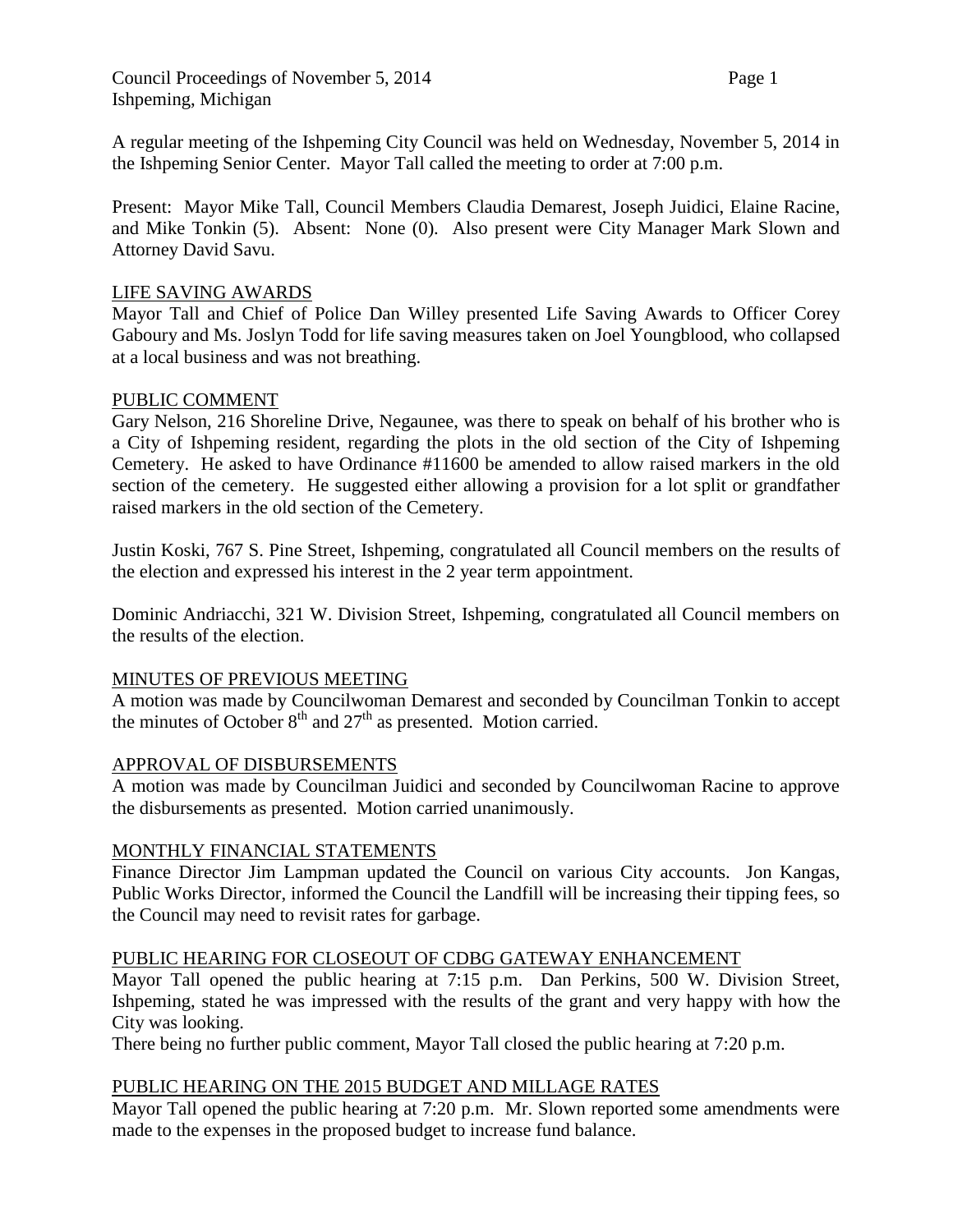Justin Koski questioned what amendments were made to the budget. Mr. Slown advised the budget included increasing the part-time employee to full time, however, it was decided to not include this in the 2015 budget so it was taken back out.

There being no further comment, Mayor Tall closed the public hearing at 7:25 p.m.

### ADOPT "AMENDED 2014" COLUMN IN THE 2015 BUDGET

A motion was made by Councilwoman Demarest, supported by Councilman Juidici, to approve the amendment of the 2014 budget as presented. The motion carried unanimously.

### ADOPT THE FORM L-4029 MILLAGE RATE REQUEST

After Mr. Slown reviewed the Form L-4029, a motion was made by Councilman Tonkin, supported by Councilwoman Racine to adopt the 2014 millage rates as presented on the form. Motion carried unanimously.

### LICENSE AGREEMENT –PARTRIDGE CREEK FARM, LLC.

Mr. Slown indicated this was a proposal from Dan Perkins to utilize the 17.8 acres for Partridge Creek Farm. He recommended no action be taken tonight and to schedule a public hearing after the first of the year to take public comment.

Dan Perkins wanted this project to provide a farm for local food growth and to bring food production to our area.

A motion was made by Councilwoman Demarest, supported by Councilman Juidici to set up a public hearing after the first of the year to take public comment. The motion carried unanimously.

# ENGAGEMENT LETTER FOR RURAL DEVELOPMENT FINANCING OF WATER IMPROVEMENTS

A motion was made by Councilwoman Demarest, supported by Councilman Tonkin to approve the letter of engagement with Miller, Canfield, Paddock and Stone, P.L.C. to provide bond counseling for Rural Development financing for water improvement projects; and to waive competitive bidding as recommend by the City Manager. Motion carried unanimously.

## ENGAGEMENT LETTER FOR RURAL DEVELOMENT FINANCING OF BUILDING IMPROVEMENTS

A motion was made by Councilman Tonkin, supported by Councilwoman Demarest to accept the letter of engagement with Miller, Canfield, Paddock, and Stone, P.L.C. to provide bond counseling for Rural Development financing for the building improvements project; and to waive competitive bidding as recommended by the City Manager. Motion carried unanimously.

# PROPOSAL FROM CLANCEY ELECTRIC FOR LIBRARY LIGHTING IMPROVEMENTS

Ray Leverton summarized a meeting held at the library to discuss the lighting issues. He explained they received quotes from Clancey Electric to fix the lighting problems at the library and there was potential to save dollars in the long term with the new lights being installed as well as receive a credit from UPPCO of \$1,000 after installation. Two bids were received for two separate rooms at the library: \$6,950 and \$6,300. There were donations to cover the \$6,950 and the Committee would like the City to cover \$5,300.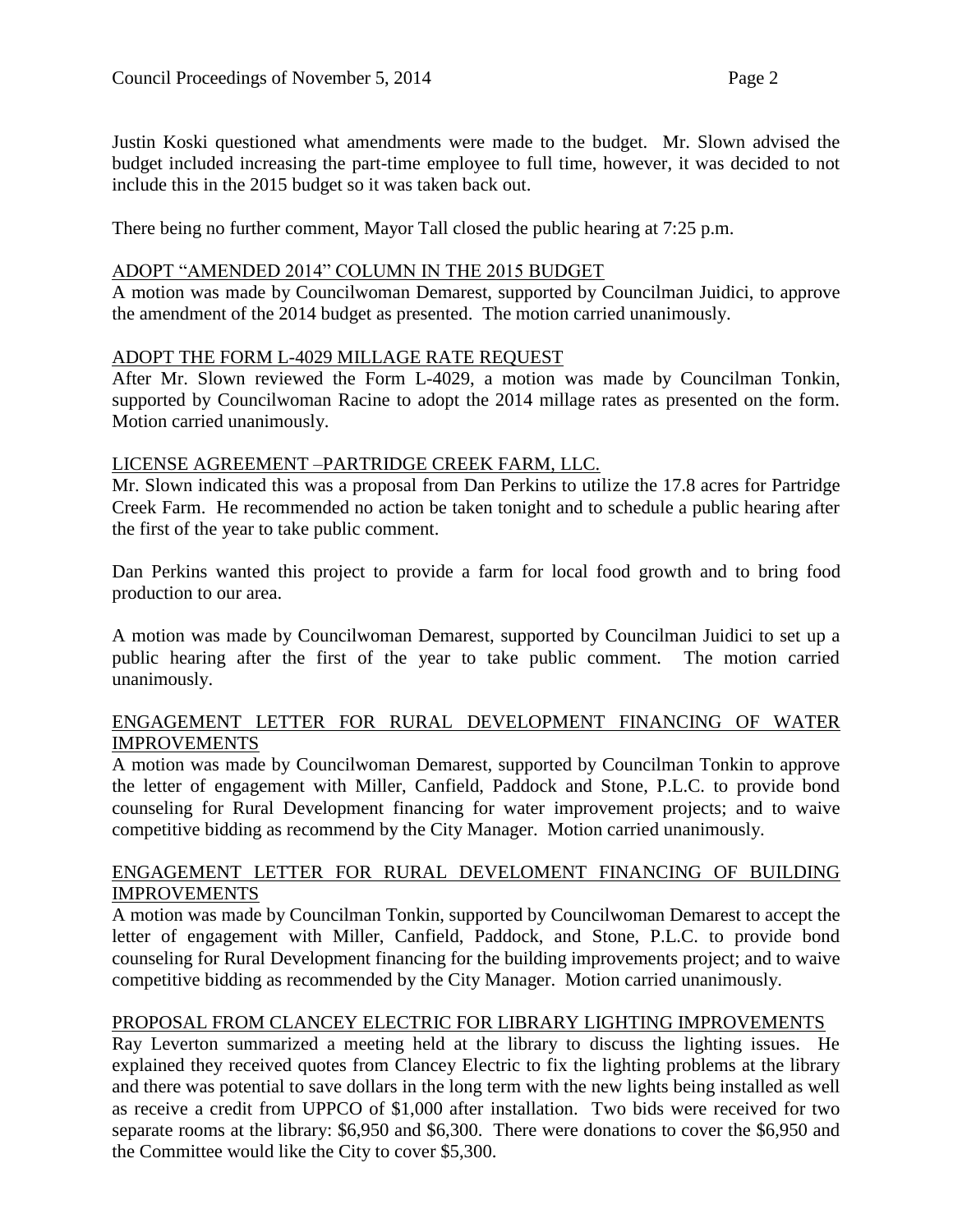Jesse Shirtz said she would very much like to have new lights installed at the library. It would be beneficial to everyone that utilizes the library.

A motion was made by Councilwoman Demarest, supported by Councilman Juidici, to approve the proposals received from Clancey Electric for \$6,950 and \$6,300; with a budget not-to-exceed \$5,300 from the City. Competitive bidding would be waived as recommended by the City Manager. Motion carried.

### PERMISSION FOR NOQUEMANON TRAIL NETWORK TO USE CITY PROPERTY

A motion was made by Councilman Juidici, supported by Councilwoman Racine to grant permission for the Noquemanon Trail Network to utilize City property for a Ski Marathon on January  $23^{rd} - 25^{th}$ , 2015, contingent upon approval of changes by Counsel and the City Manager to Section 9 of the Agreement. Motion carried unanimously.

### REQUEST FROM SUPERIOR SHORE SYSTEMS TO PUT UP SIGNAGE FOR RACE ON 6/13/15

Jon Kangas advised this would be very low impact to DPW. There would be some traffic control measurers but that would be covered by volunteers for the race.

A motion was made by Councilwoman Demarest, supported by Councilman Tonkin to approve the request for signage for the race with safety patrol being set up at  $7<sup>th</sup>$  Street. The motion carried unanimously.

# PROPOSAL FROM ANDERSON, TACKMAN AND COMPANY FOR AUDITS

It was noted, the proposal was for the yearly audits, however if a single audit was needed for federal dollars, an additional fee would be determined. A motion was made by Councilman Juidici, supported by Councilwoman Demarest to accept the proposal from Anderson, Tackman, and Company for the 2014, 2015, and 2016 audits. The motion carried unanimously.

### RESOLUTION TO PLACE DELINQUENT ACCOUNTS ON TAX ROLL

A motion was made by Mayor Tall, supported by Councilwoman Racine and carried unanimously to have the delinquent accounts added to the tax roll.

# OFFER FOR ITALIAN FEST TO CONSTRUCT PAVILION AT AL QUAAL RECREATION AREA

Jon Kangas explained St. Rocco/St. Anthony would like to build a pavilion at their cost for use during Italian Fest. There would be some in-kind cost from the DPW, however the City would also benefit from the construction of the pavilion using it for other events and/or rentals.

A motion was made by Councilwoman Demarest, supported by Councilman Tonkin to approve the request from St. Rocco/St.Anthony Society to construct a pavilion at Al Quaal provided the plans or plan amendments are approved by the DPW Director and Parks and Recreation, that it match existing structures, and DPW would be involved in its location. Motion carried unanimously.

### REQUEST FOR FINANCIAL ASSISTANCE FROM UPSET

A motion was made by Councilwoman Demarest, supported by Mayor Tall to approve \$8,000 for rendered services in the community to UPSET. The motion passed unanimously.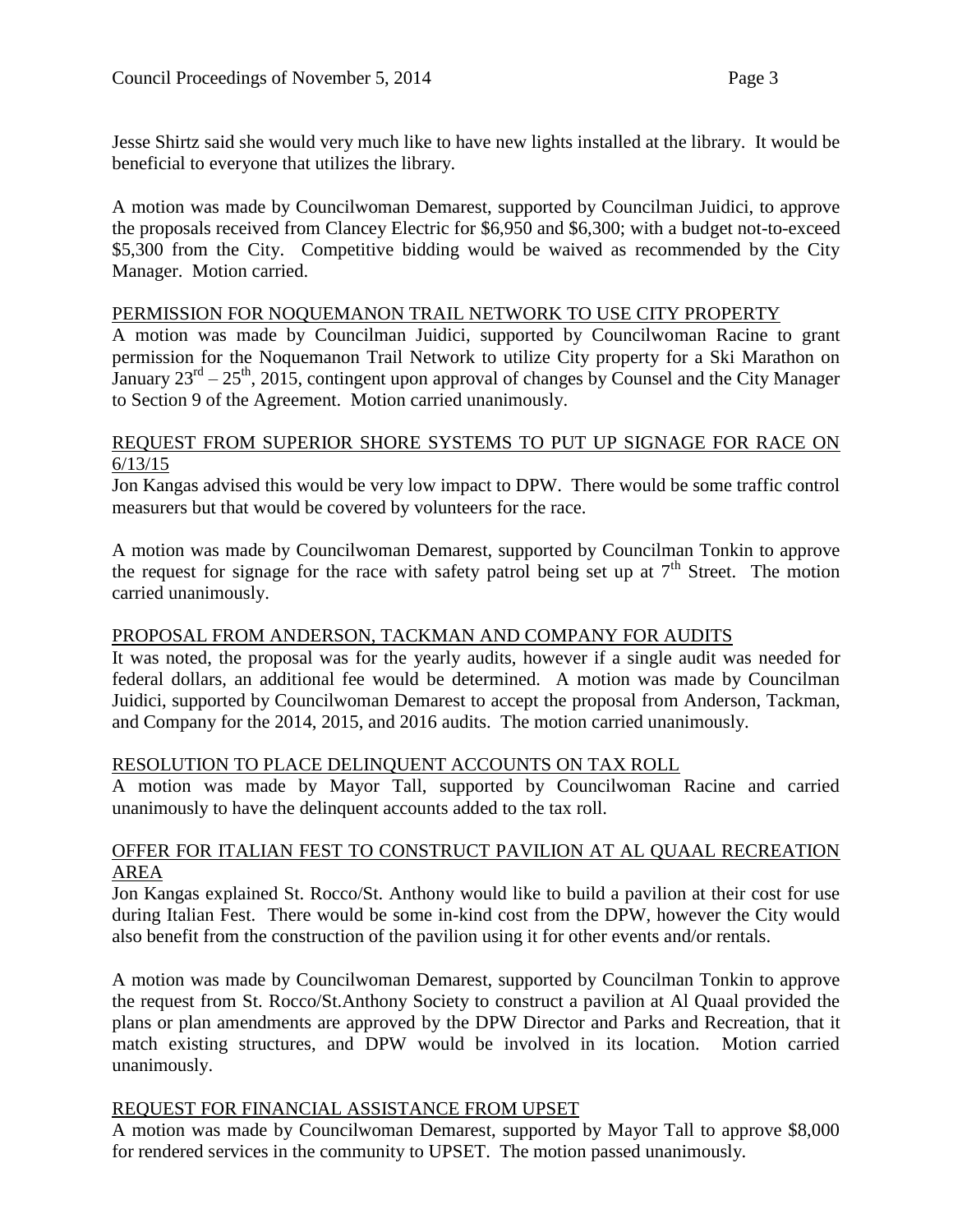## REAPPOINT ELYSE BERTUCCI AND GABE SEELEN TO THE ZONING BOARD OF APPEALS

A motion was made by Mayor Tall, supported by Councilwoman Demarest to appoint Elyse Bertucci and Gabe Seelen to a three year term on the Zoning Board of Appeals. Motion carried unanimously.

Councilman Juidici suggested staff advertise for interested people that may want to serve on a board or commission.

#### REAPPOINT BRUCE HOUGHTON TO THE PLANNING COMMISSION

A motion was made by Councilman Tonkin, supported by Councilwoman Racine to appoint Bruce Houghton to a three year term on the Planning Commission. The motion carried unanimously.

#### REAPPOINT JIM BERTUCCI ON THE WASTEWATER TREATMENT BOARD

A motion was made by Councilman Juidici, supported by Councilwoman Demarest to reappoint Jim Bertucci to a three year term on the Wastewater Treatment Board. Motion carried unanimously.

#### REAPPOINT ANGELO BOSIO TO THE HOUSING APPEALS BOARD

A motion was made by Councilman Tonkin, supported by Councilwoman Demarest to reappoint Angelo Bosio to a three year term on the Housing Appeals Board. Motion carried unanimously.

#### ISHPEMING BUSINESS ASSOCIATION CHRISTMAS EVENTS

A motion was made by Councilwoman Racine, supported by Councilman Juidici to allow the street closures for the Christmas events on November  $28<sup>th</sup>$ , December  $4<sup>th</sup>$ ,  $11<sup>th</sup>$ , and  $18<sup>th</sup>$ . The motion carried unanimously.

#### OLD BUSINESS

Councilman Tonkin gave an update on the Lake Bancroft project and asked Carr Baldwin to also give an updated. Mr. Baldwin advised the process worked well last year and there have been noticeable results. He thanked the community for their support and donations.

#### NEW BUSINESS

Councilwoman Demarest asked for an update on Deer Lake. Mr. Slown advised the area of concern at Deer Lake has been removed by the DEQ and EPA. This was a very good thing for the community and there will be a reception at City Hall on November  $13<sup>th</sup>$ .

#### MAYOR AND COUNCIL REPORTS

Mayor Tall announced this was his last meeting as Mayor and wished the best for Councilman Tonkin. He attended the 911 meeting and advised there was now the capability to text and this was the first in Michigan. He also attended the Housing Commission meeting and they are building a smoke shed to get the smoking away from the building. In addition, he thanked Chief Dan Willey for all the work being done in town in conjunction with UPSET.